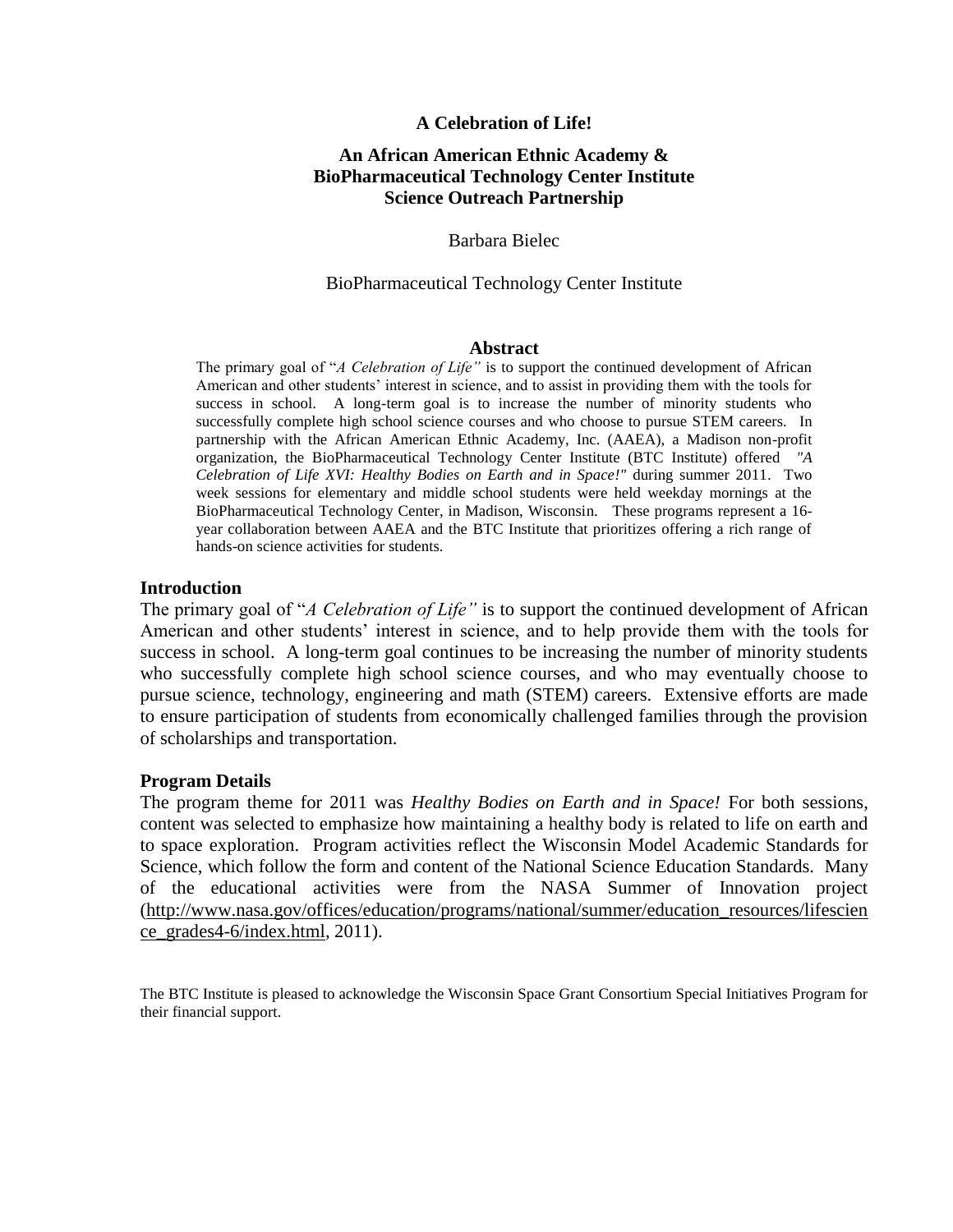Over 90% of the student participants were African American. Many received scholarships and transportation to facilitate their participation in the program. A total of 33 students: 19 girls (58%) and 14 boys (42%), participated in developmentally appropriate learning.

| Program                       | <b>Total</b><br><b>Participants</b> | <b>Girls</b> | <b>Boys</b> |
|-------------------------------|-------------------------------------|--------------|-------------|
| <b>Healthy Bodies</b><br>2011 | 14                                  |              | 7           |
| Elementary                    |                                     |              |             |
| <b>Healthy Bodies</b><br>201  | 19                                  | 12           | 7           |
| Middle School                 |                                     |              |             |
| <b>Total</b>                  | 33                                  | 19           | 14          |

| Table 1: Gender of Participants in A Celebration of Life XVI: Healthy Bodies on Earth and in Space! |  |  |  |
|-----------------------------------------------------------------------------------------------------|--|--|--|
|                                                                                                     |  |  |  |

All specific topics for both sessions of the summer 2011 *Healthy Bodies!* program were related to NASA's goal of keeping astronauts healthy, and many of the educational activities used were designed by NASA to include the following content:

• a healthy diet and eating good foods •keeping your heart and lungs healthy •bones and the prevention of bone loss •the nervous system and reaction time •current NASA projects related to staying healthy in space •historic and contemporary African American science, technology, engineering and math (STEM) professionals, including those affiliated with NASA

Each session also included a field trip and concluded with student presentations of selected activities to peers, family members and other adult guests on the last day of each session. Students also shared their posters of African American STEM Professionals. The program was covered by *The Wisconsin State Journal* (Pamela Cotant, August 1, 2011)*,* and *The Madison Times* (David Dahmer, July 6, 2011).

## **Results**

Pretests and post-tests are administered as part of each program as one indicator of students' learning. Overall, both elementary and middle school students showed an increased knowledge about health and African American STEM professionals. For example, on the pretest only 2/10 of the elementary students tested could name a single African American Scientist, Engineer or Mathematician, and answer "What do they do?" On the post-test all 11 elementary students tested could do so, and 8 of the 11 students could name 3 or more AA STEM professionals and correctly describe their contributions.

Scientific content knowledge can be measured by the pre- and post-tests, providing information regarding one aspect of program assessment. Another key indication of success is the number of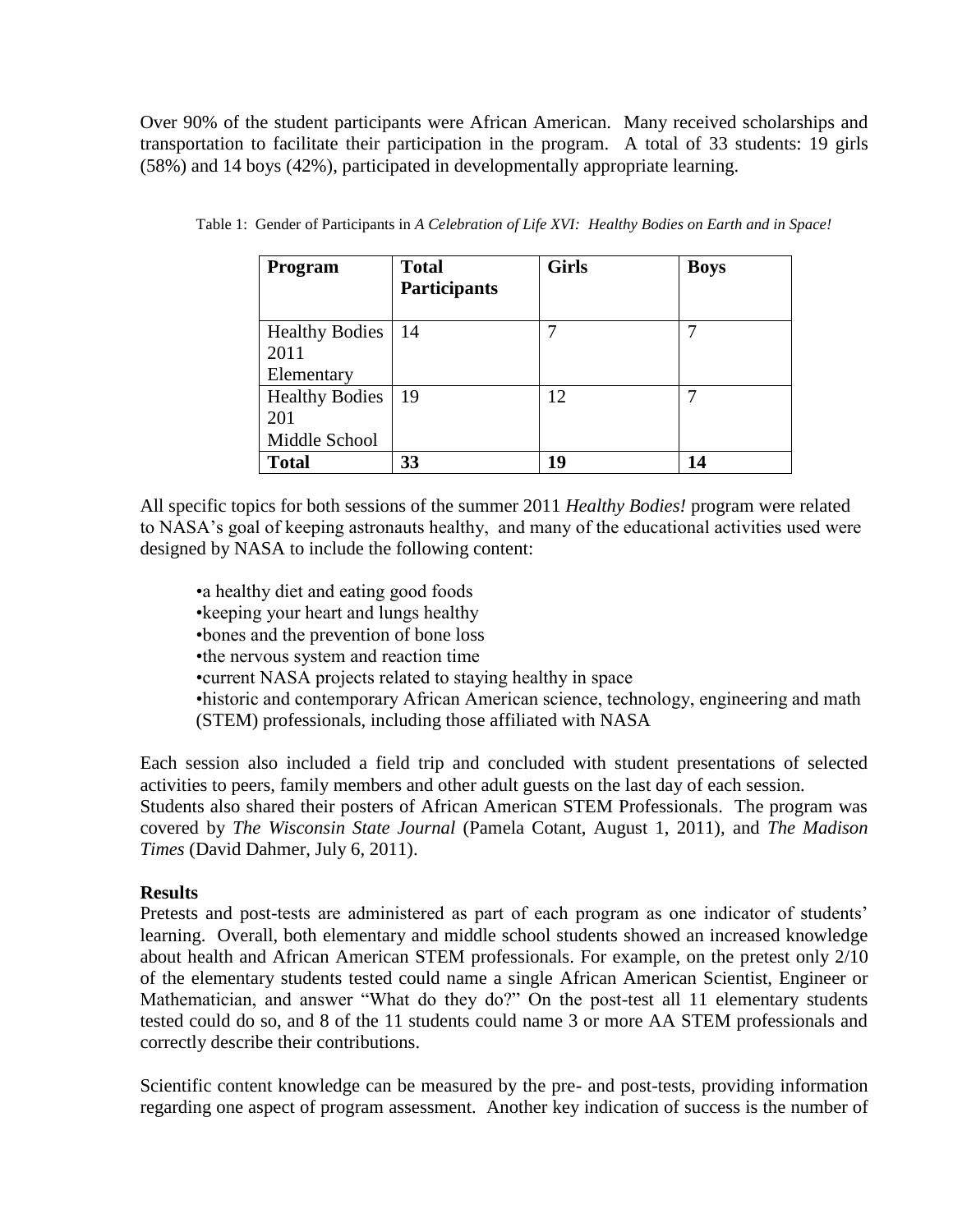students who had participated in previous AAEA/BTC Institute programs, or who had family members who were previous participants. Of the 14 elementary students in 2011, 2 had attended previous AAEA/BTC Institute summer sessions, 2 had family members who had previously participated in the program, and 2 were in their first year of eligibility for the program (entering 3rd grade in Fall 2011). In addition, based on the successful reputation of the program, a new group of 4 students from the Boys and Girls Club of Dane County participated in the elementary program.

In 2011, 8 of the 19 middle school students had attended previous AAEA/BTC Institute summer sessions, 3 of the new middle school students had family members who had previously participated in the programs, and 4 of the new students were referred by the Boys and Girls Club of Dane County. Of the 2011 middle school students, 6 of the 19 (32%) had participated in the summer program at least three times. When students return for the third, fourth, fifth or sixth time, it is a strong indication of their interest in science programming. In addition, three of the young women who have participated for either five or six years, and are now headed to high school, have expressed interest in coming back next year to be assistants with the elementary program.

| Program                       | <b>Total</b><br><b>Participants</b> | Participants<br>in Previous<br><b>Programs</b> | <b>Have</b><br>Family<br><b>Members</b><br>who have<br>participated<br>previously | <b>First</b><br><b>Year of</b><br><b>Eligibility</b><br>(Grade 3) |
|-------------------------------|-------------------------------------|------------------------------------------------|-----------------------------------------------------------------------------------|-------------------------------------------------------------------|
| <b>Healthy Bodies</b><br>2011 | 14                                  | $\overline{2}$                                 | $\overline{2}$                                                                    | $\overline{2}$                                                    |
| Elementary                    |                                     |                                                |                                                                                   |                                                                   |
| <b>Healthy Bodies</b>         | 19                                  | 8                                              | 3                                                                                 | <b>NA</b>                                                         |
| 2011                          |                                     |                                                |                                                                                   |                                                                   |
| Middle School                 |                                     |                                                |                                                                                   |                                                                   |
| <b>Total</b>                  | 33                                  | 10                                             | 5                                                                                 | 2                                                                 |

Table 2: Participants in *A Celebration of Life XVI: Healthy Bodies on Earth and in Space!*

## **Conclusion**

In a 2009 National Science Foundation (NSF) report, entitled *Women, Minorities, and Persons with Disabilities in Science and Engineering,* it was found that: "Underrepresented minorities (blacks, Hispanics, and American Indians/Alaska Natives) increased their share of S & E [Science and Engineering] graduate students somewhat from 1996 to 2006 (from 9% to 11%), but their overall participation remained low. Only in psychology and the social sciences did underrepresented minorities' participation exceed 10% in either year. Participation rates in other fields ranged from a low of 5.8% in earth, atmospheric & ocean sciences to a high of 9.5% in the biological sciences. These graduate study participation rates are well below the 17% share of S & E baccalaureate degrees earned by underrepresented minorities in 2006." Supporting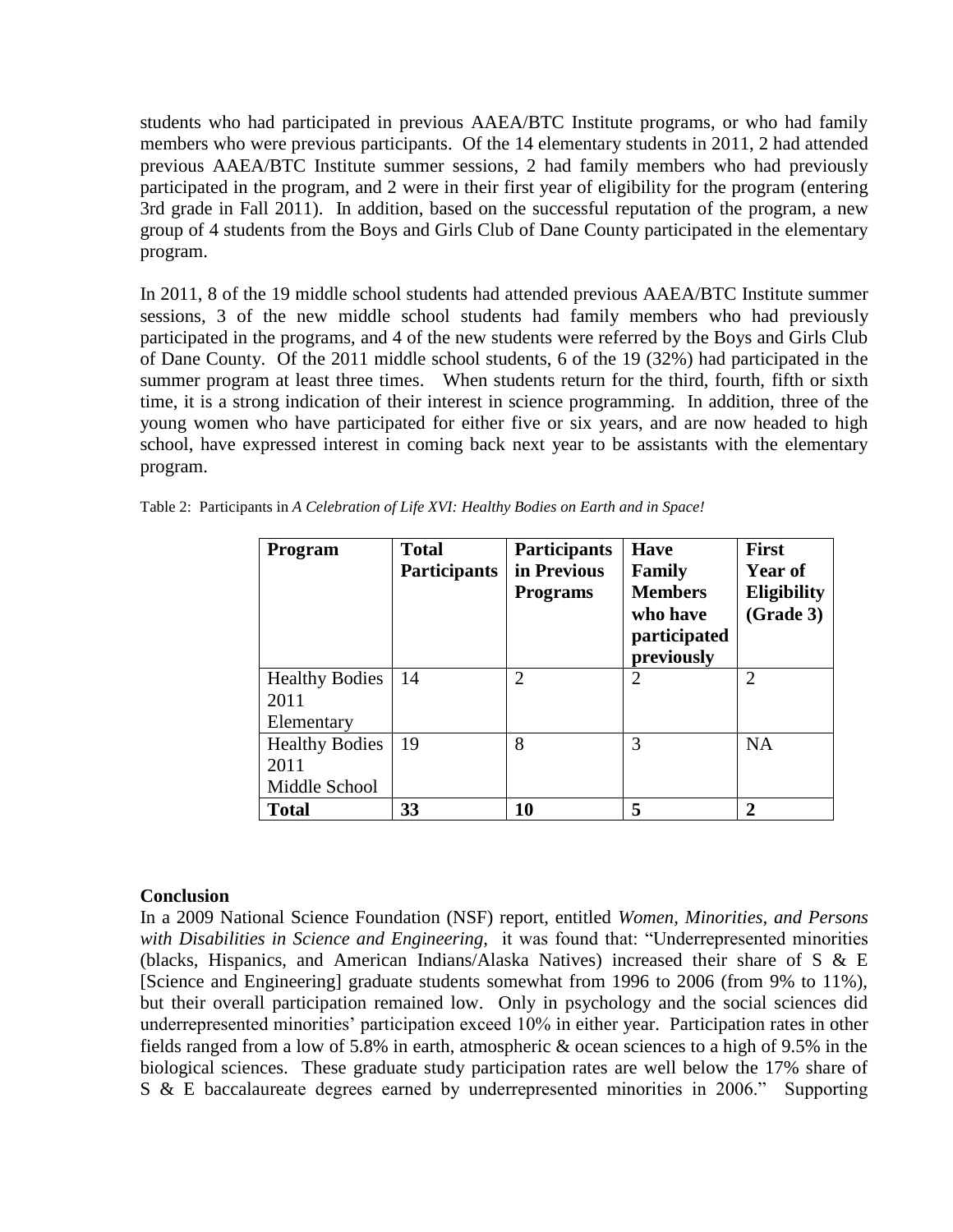African American educational opportunities in science is essential to helping increase the number of African American students who will ultimately go into baccalaureate and graduate programs in science. (NSF, *Women, Minorities, and Persons with Disabilities in Science and Engineering: 2009)*

In the same report, Table 3-1 S&E [Science and Engineering] graduate students, by field, sex, and race/ethnicity: 2008; showed that there was a total of 529,275 graduate S&E students in the U.S. in 2008, only 28,680 (5.4%) of whom were listed as black. (NSF, *Women, Minorities, and Persons with Disabilities in Science and Engineering: 2009)*

In one study examining the influence of race and gender role models on young adolescents, the author found that "the availability of race- and gender-matched role models showed a strong relationship to the developing identities of young adolescents. The availability of a race- and gender-matched role model was significantly and consistently predictive of a greater investment in achievement concerns on the part of these young adolescents." (Sabrina Zirkel, 2002). The AAEA/BTC Institute programs will continue to focus on African American STEM professional role models to help inspire students in these areas.

The exploration opportunities provided by "*A Celebration of Life*" enrich and enhance students' scientific knowledge and associated skills. Generating interest in science is crucial to creating a diverse work force of problem solvers, scientists, inventors and engineers for the future. It is also essential for students to see themselves in those roles. Learning about historic and contemporary African American STEM professionals ensures that they do so.

Finally, this approach is in alignment with the goals and objectives of the National Space Grant College and Fellowship Program:

- "Mission Statement #1: Using our national network of scientists, engineers, and educators, enable the development of a diverse workforce of future scientists, engineers, technology professionals, and educators. **Goal #3**: Model diversity in Space Grant leadership, programs, and activities." AAEA/BTC Institute students learned about historic and contemporary African American Science, Technology, Engineering & Math (STEM) Professionals, featuring many who work for NASA.
- "Mission Statement #3: Cultivate a nationwide network of partners from universities, industry, museums, science centers, state and local agencies, to pursue state and national aerospace research, education, and economic development goals. **Goal #5**: Establish Space Grant as a viable state/national resource and catalyst for aerospace research, education, and economic development."The BTC Institute has continued to collaborate with AAEA to encourage interest in aerospace education and careers in an underrepresented group.
- **Mission Statement #6:** Serve the general public by contributing to scientific literacy. **Goal #11**: Develop Earth, Air, and Space programs to enhance public scientific literacy and to complement community needs. **Goal #12**: Engage in all facets of the community in the excitement of scientific discovery using Science, Math, Engineering and Technology; (Edutainment, Process of Discovery)*."* (National Space Grant College and Fellowship Program Strategic Plan 2002-2006 Executive Summary) The AAEA/BTC Institute science programs were founded, in part, by the great need for quality scientific